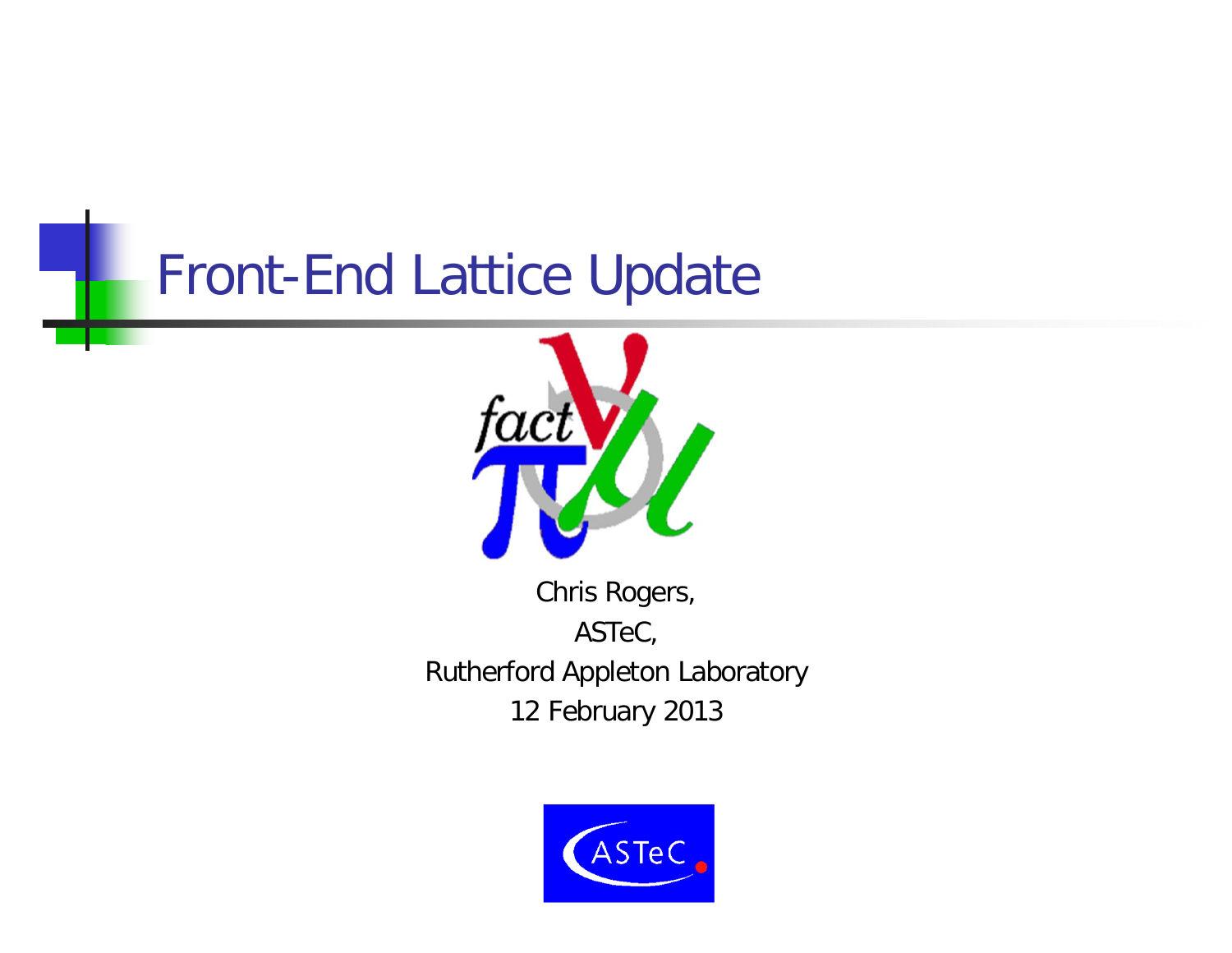# Front End 2.1

- Made G4BL aperture closed (i.e. no gaps)
- Increased G4BL matcher and cooler aperture to 350 mm
- Fixed some typographical errors in ICOOL header material
- Added reference output for g4bl 2.12 and icool 3.30
	- Still some work to do before these become 'official'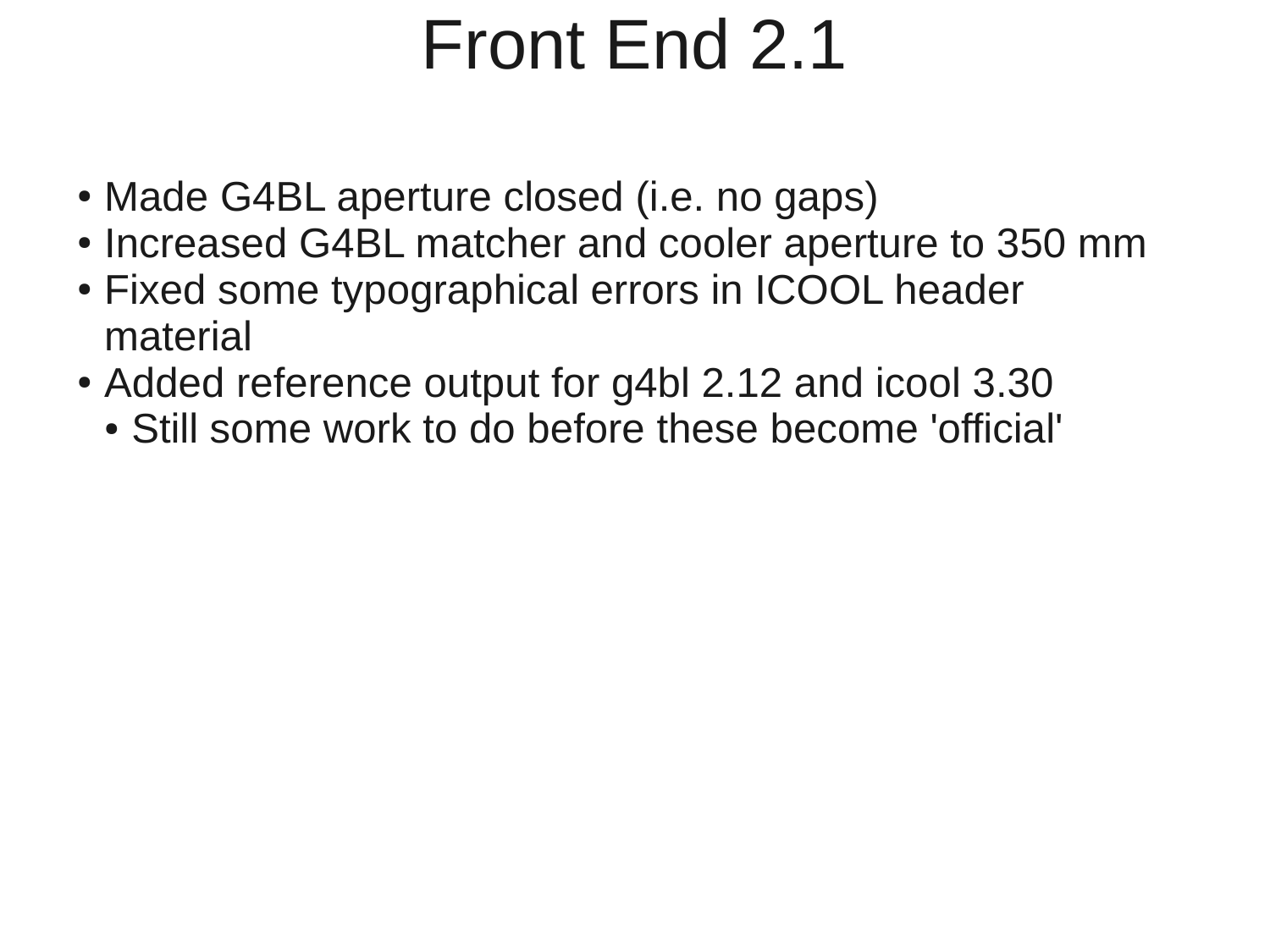## Rotator 2.0





| <b>Rotator</b>                                                                              |                         |                  |  |
|---------------------------------------------------------------------------------------------|-------------------------|------------------|--|
| <b>Cell</b><br><b>Number</b>                                                                | <b>RF</b> freq<br>[GHz] | <b>Number RF</b> |  |
| $\mathbf{1}$                                                                                | 0.23019                 | 3                |  |
| $\overline{2}$                                                                              | 0.22613                 | 3                |  |
| 3                                                                                           | 0.22259                 | 3                |  |
| $\overline{4}$                                                                              | 0.21948                 | 3                |  |
| 5                                                                                           | 0.21676                 | 3                |  |
| 6                                                                                           | 0.21437                 | 3                |  |
| $\overline{7}$                                                                              | 0.21228                 | 3                |  |
| 8                                                                                           | 0.21046                 | 3                |  |
| 9                                                                                           | 0.20864                 | $\overline{4}$   |  |
| 10                                                                                          | 0.2069                  | $\overline{4}$   |  |
| 11                                                                                          | 0.20549                 | $\overline{4}$   |  |
| 12                                                                                          | 0.20425                 | 5                |  |
| 13                                                                                          | 0.20326                 | 5                |  |
| 14                                                                                          | 0.20263                 | 5                |  |
| 15                                                                                          | 0.20233                 | 5                |  |
|                                                                                             |                         |                  |  |
| RF length                                                                                   | 500                     | mm               |  |
| <b>RF</b> volt                                                                              | 13                      | MV/m             |  |
| RF phase                                                                                    | 0                       |                  |  |
| RF are placed every 750 mm (no empty cells)<br>Field is constant 1.5 T (no coils simulated) |                         |                  |  |

Actions:

- missing aperture in G4BL
- Realistic coil geometry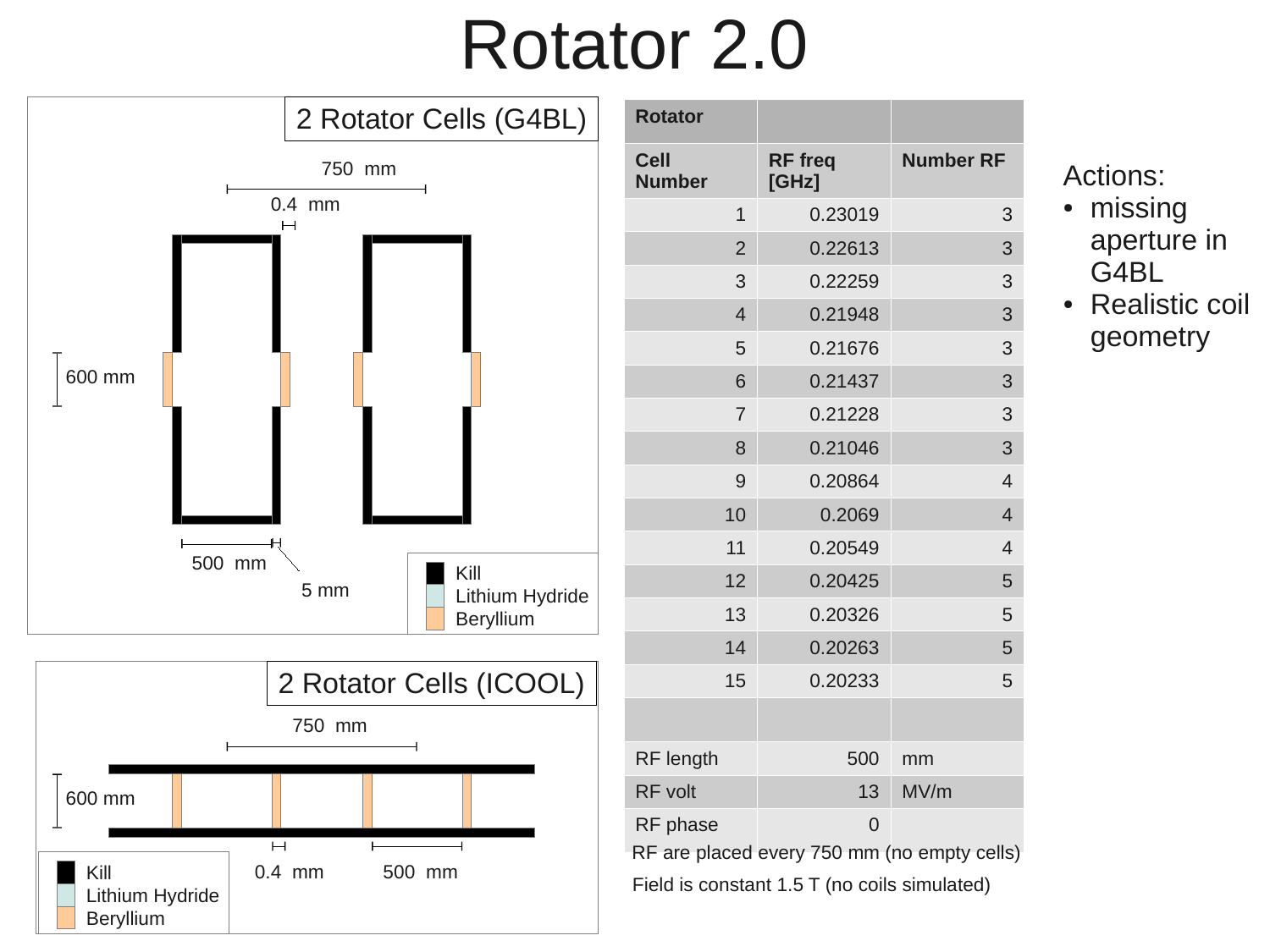### Rotator 2.1





| <b>Rotator</b>               |                                             |                  |
|------------------------------|---------------------------------------------|------------------|
| <b>Cell</b><br><b>Number</b> | <b>RF</b> freq<br>[GHz]                     | <b>Number RF</b> |
| $\mathbf{1}$                 | 0.23019                                     | 3                |
| $\overline{2}$               | 0.22613                                     | 3                |
| 3                            | 0.22259                                     | 3                |
| $\overline{4}$               | 0.21948                                     | 3                |
| 5                            | 0.21676                                     | 3                |
| 6                            | 0.21437                                     | 3                |
| $\overline{7}$               | 0.21228                                     | 3                |
| 8                            | 0.21046                                     | 3                |
| 9                            | 0.20864                                     | $\overline{4}$   |
| 10                           | 0.2069                                      | $\overline{4}$   |
| 11                           | 0.20549                                     | $\overline{4}$   |
| 12                           | 0.20425                                     | 5                |
| 13                           | 0.20326                                     | 5                |
| 14                           | 0.20263                                     | 5                |
| 15                           | 0.20233                                     | 5                |
|                              |                                             |                  |
| RF length                    | 500                                         | mm               |
| <b>RF</b> volt               | 13                                          | MV/m             |
| RF phase                     | $\overline{0}$                              |                  |
|                              | RF are placed every 750 mm (no empty cells) |                  |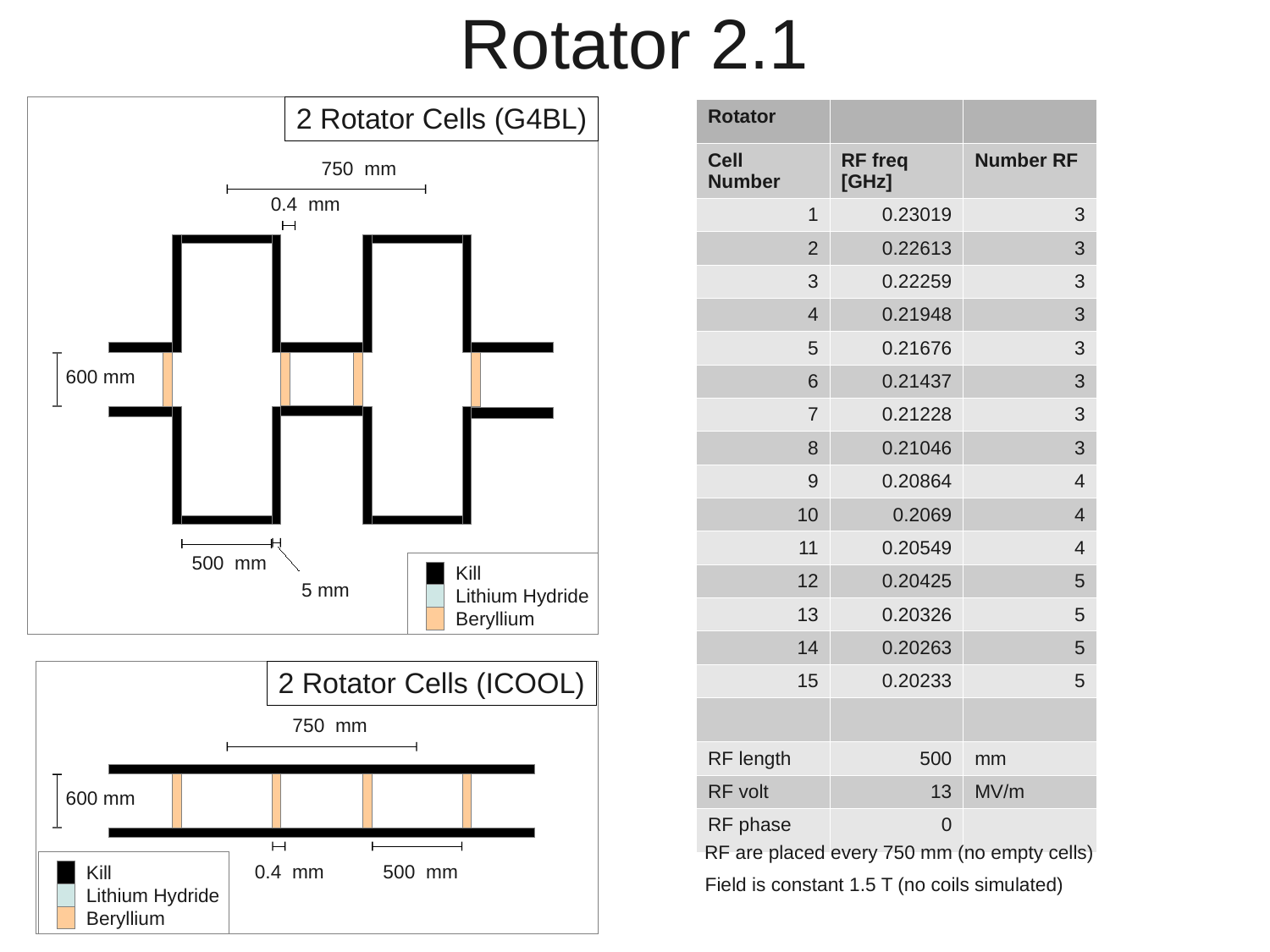# Cooler 2.0

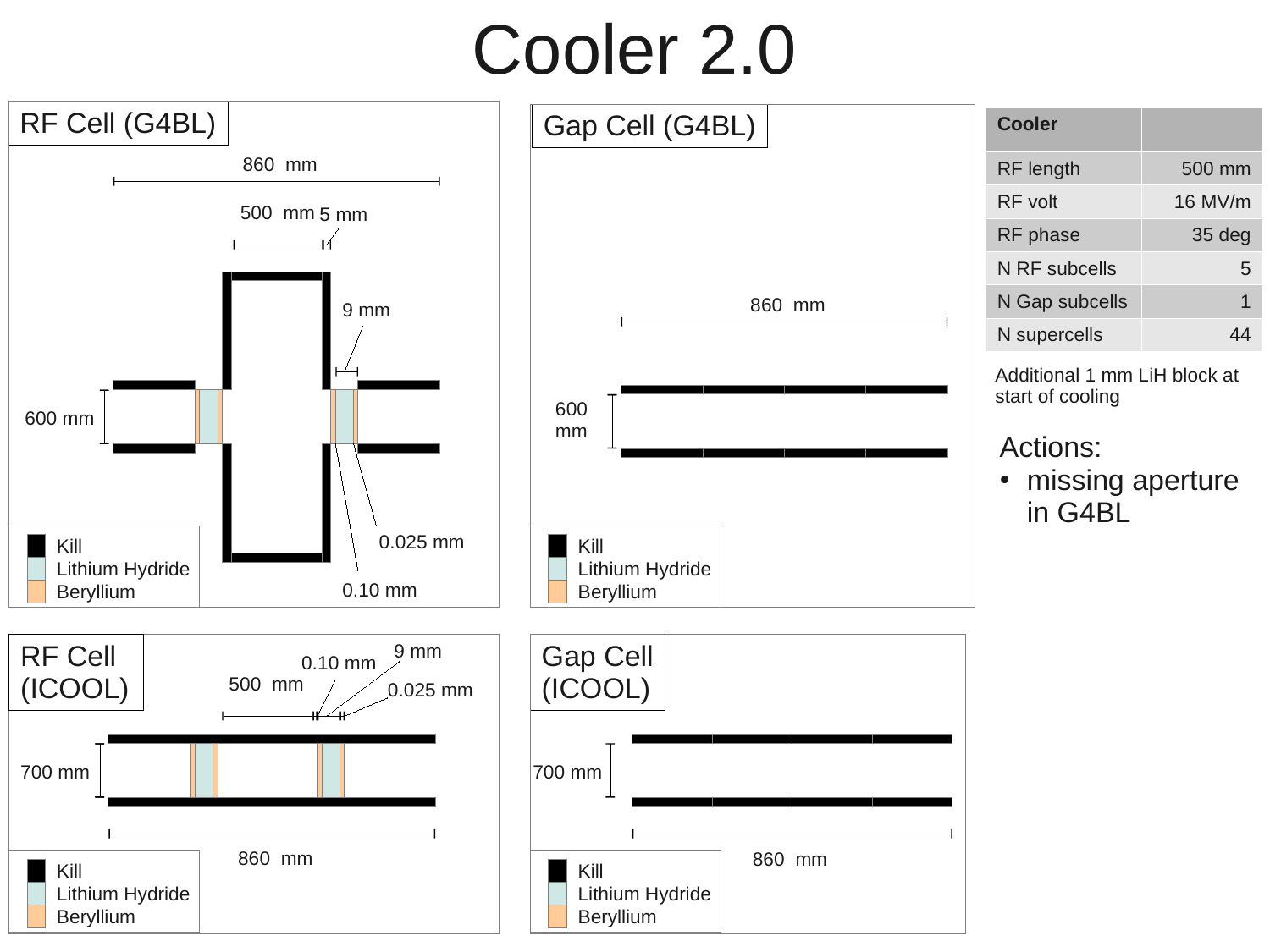# Cooler 2.1